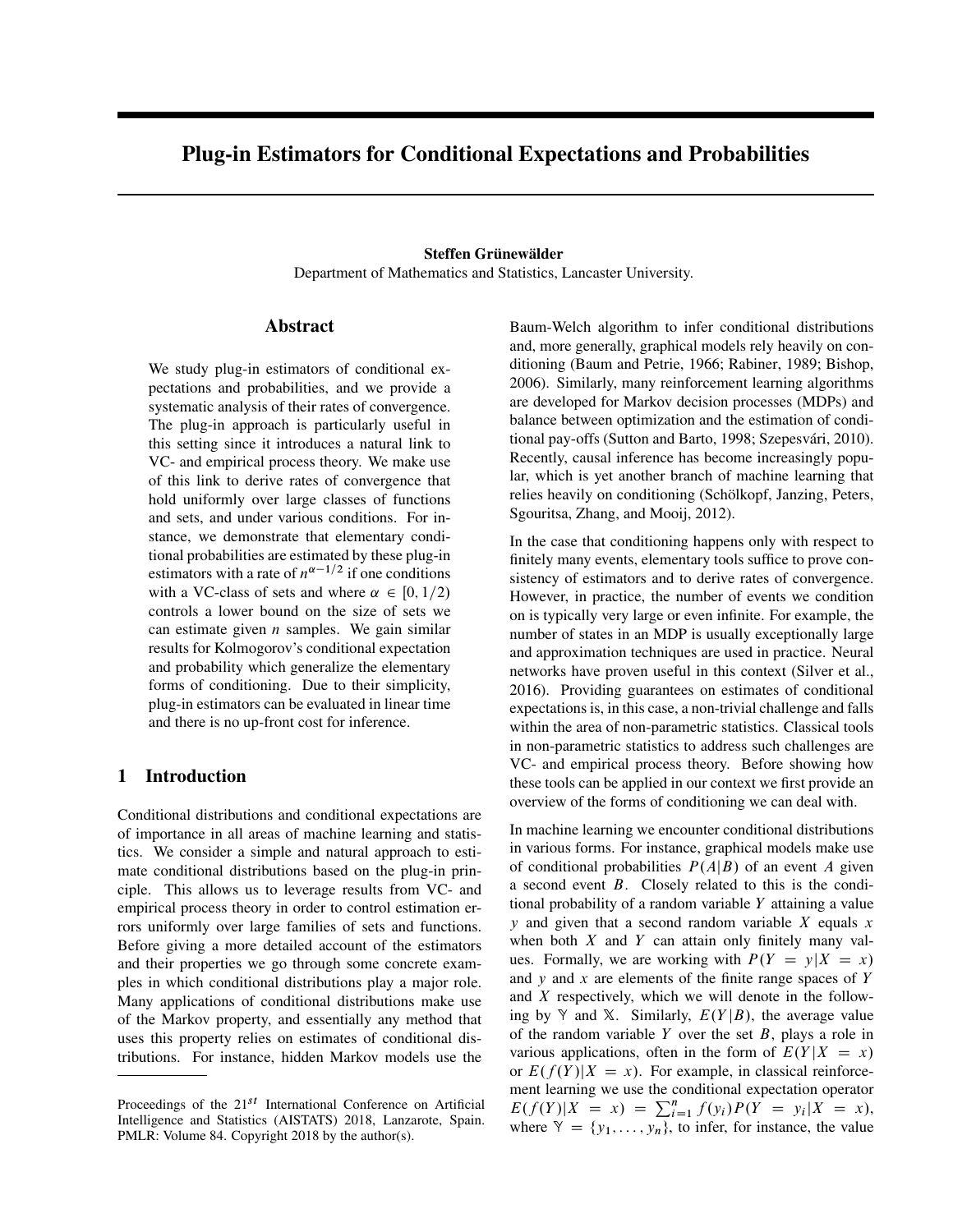of a policy. One can define conditional expectations also on continuous spaces if there exist densities  $p(x, y)$  on the joint space  $X \times Y$ . In modern probability theory such conditional probabilities and expectations are treated as special cases of Kolmogorov's conditional expectation. Coming from these more elementary forms of conditioning Kolmogorov's approach can appear counter-intuitive at the outset. Kolmogorov's conditional expectation takes a random variable Y and a set of events grouped in  $\mathcal G$  and returns a random variable  $E(Y|\mathcal{G})$  that is measurable with respect to the events in  $\mathcal G$  and which equals Y when compared across any event contained in  $\mathcal G$ . Intuitively, these properties say that information of the events  $\mathcal G$  allows us to determine the value  $E(Y|\mathcal{G})$  and  $E(Y|\mathcal{G})$  corresponds to a suitable average value of  $Y$ . The approach appears sometimes unfamiliar since one often thinks of a conditional expectation  $E(Y|X = x)$  as a fixed value and not as a random variable. This difference occurs since for  $E(Y|X = x)$  we already assume that a particular event occured, i.e. the event that the random variable  $X$  attains value  $x$ . If we do not make this assumption then  $E(Y|X)$  is a random variable that depends on the values that  $X$  attains. Furthermore, the move to a family of events  $\mathcal G$  allows one to consider the average value of Y across a variety of events and not just for the event  $X = x$ . In Kolmogorov's approach  $\mathcal G$  is a  $\sigma$ -algebra which guarantees, in particular, that if we can calculate the average value for  $X = x_1, X = x_2, \dots$  then we can also calculate the average value for any union of these events, i.e. we could ask what is the average probability of  $Y$  if  $X \geq 1$  etc. Kolmogorov's approach is also used to define conditional probabilities. The way these are defined is based on the simple observation that  $P(A) = E(\chi A)$ , where  $\chi A$  denotes the characteristic function of the event A, i.e.  $\chi A(x)$  attains value 1 if  $x \in A$  and 0 otherwise. In particular, conditional probabilities  $P(A|\mathcal{G})$  are defined as  $E(\chi A|\mathcal{G})$  and one can regain the more elementary forms of conditional probabilities by suitable choices of  $\mathcal G$ . Here, our aim is not to derive estimators for the most general form of conditioning but to understand how one can control estimation errors not only uniformly over a set of elementary events, but also over combinations of these events. That is, we control estimation errors for at most countable unions and intersections, as well as complements, of these elementary events. Figure [1](#page-0-0) provides an overview of the different forms of conditioning and we fill in missing details about these in the preliminaries.

The problem of estimating a probability measure  *uni*formly over large classes of sets is well understood when the empirical measure  $P_n$  is used as the estimator.  $P_n$  converges uniformly over a family of sets  $C$  to the measure  $P$ if  $C$  is a VC-class (recall that  $C$  is a VC-class if there exists a set  $x_1, \ldots, x_n$  and a labeling  $b_1, \ldots, b_n \in \{0, 1\}$  such that for every  $A \in \mathcal{C}$  there is an i for which  $b_i \neq \chi A(x_i)$ . In fact, in this case the rate of convergence is known; indeed,  $\sup_{A \in \mathcal{C}} |P_n(A) - P(A)|$  converges to zero at a rate of

 $n^{-1/2}$ , and the error decreases uniformly over C. We make use of this approach to derive plug-in estimators of conditional probabilities  $P(A|B)$  where  $A \in C_1, B \in C_2$ . The plug-in principle suggests to replace the unknown probability measure  $P$  with the empirical measure  $P_n$  to gain the estimator  $P_n(A|B)$ . Suitable restrictions on  $C_1$  and  $C_2$  analogous to the VC-class approach above allow us to derive  $n^{-1/2}$  rates for this estimator. A difficulty that arises here is that the sets  $B$  we condition on can have small probabilities and inf $B_1 \in C_2$ ,  $P(B)$  can be zero. We develop a simple technique which decreases the rate of convergence but circumvents this problem and allows us to work with infinite sets  $C_2$  for which inf<sub>B $\epsilon C_2$ </sub>  $P(B) = 0$ . A similar approach allows us to derive estimators for conditional expectations  $E(f|B)$  and to control their estimation error. We need restrictions on the function class  $\mathcal F$  over which the guarantees should hold. We extend standard results which say that a rate of  $n^{-1/2}$  uniformly over  $\mathcal F$  can be achieved when estimating expectations  $E(f)$  if  $\mathcal F$  is a VC-subgraph class (the family of subgraphs  $\{(x, t) : x \in \mathbb{X}, t \leq f(x)\}$ :  $f \in \mathcal{F}$  is a VC-class), or more generally, a Donsker class [\(Dudley, 2014\)](#page-8-7). Examples of such classes are sufficiently constrained neural networks [\(Shalev-Shwartz and](#page-8-8) [Ben-David, 2014\)](#page-8-8)[Sec. 20.4], and unit balls in a reproducing kernel Hilbert space (RKHS, [\(Aronszajn, 1950\)](#page-8-9)) if the kernel function is continuous and the input space is compact. We extend these results to Kolmogorov's conditional expectation and probability.

This extension is straightforward when the involved families are finite, but is non-trivial when they are infinite. This is because, for instance, the fact that  $C$  is a VCclass does not necessarily imply that the smallest  $\sigma$ -algebra that contains C is a VC-class. In fact,  $\sigma(C)$  is a VCclass if, and only if, it is generated by finitely many sets. The implication of this is that conditional expectations and probabilities given a  $\sigma$ -algebra  $\mathcal G$  consisting of infinitely many sets need to be approximated by conditional expectations and probabilities over finite  $\sigma$ -algebras  $\mathcal{G}_n$  where either  $\bigcup_{n\in\mathbb{N}}\mathcal{G}_n = \mathcal{G}$  or one can increasingly well represent elements in  $\mathcal G$  by elements in  $\mathcal G_n$ . A further difficulty one faces is that it is often easy to construct families  $\mathscr{G}_1 \subset \mathscr{G}_2 \subset \ldots$  such that for each  $A \in \mathscr{G}$  there exists an *n* and a  $B \in \mathcal{G}_n$  which approximates A well in the sense that  $P(A \Delta B) < \epsilon$ . However, this convergence is typically not uniform. In natural settings one has, for instance,  $\sup_{A \in \mathcal{G}} \inf_{B \in \mathcal{G}_n} P(A \Delta B) = 1/2$  despite this approximation property of the families  $\mathcal{G}_n$ ; see Section [2.3](#page-4-0) for details. The problematic sets get increasingly irregular as  $n$ increases and one way to resolve this problem is to work with functions  $f$  that posses certain smoothness properties, such as Lipschitz-continuity. This allows for efficient estimation of conditional expectations in the sense that one attains inequalities of the type

$$
||E(f|\mathcal{G})-E(f|\mathcal{G}_n)||_{\mathcal{L}^1(P)}\leq Ld_n,
$$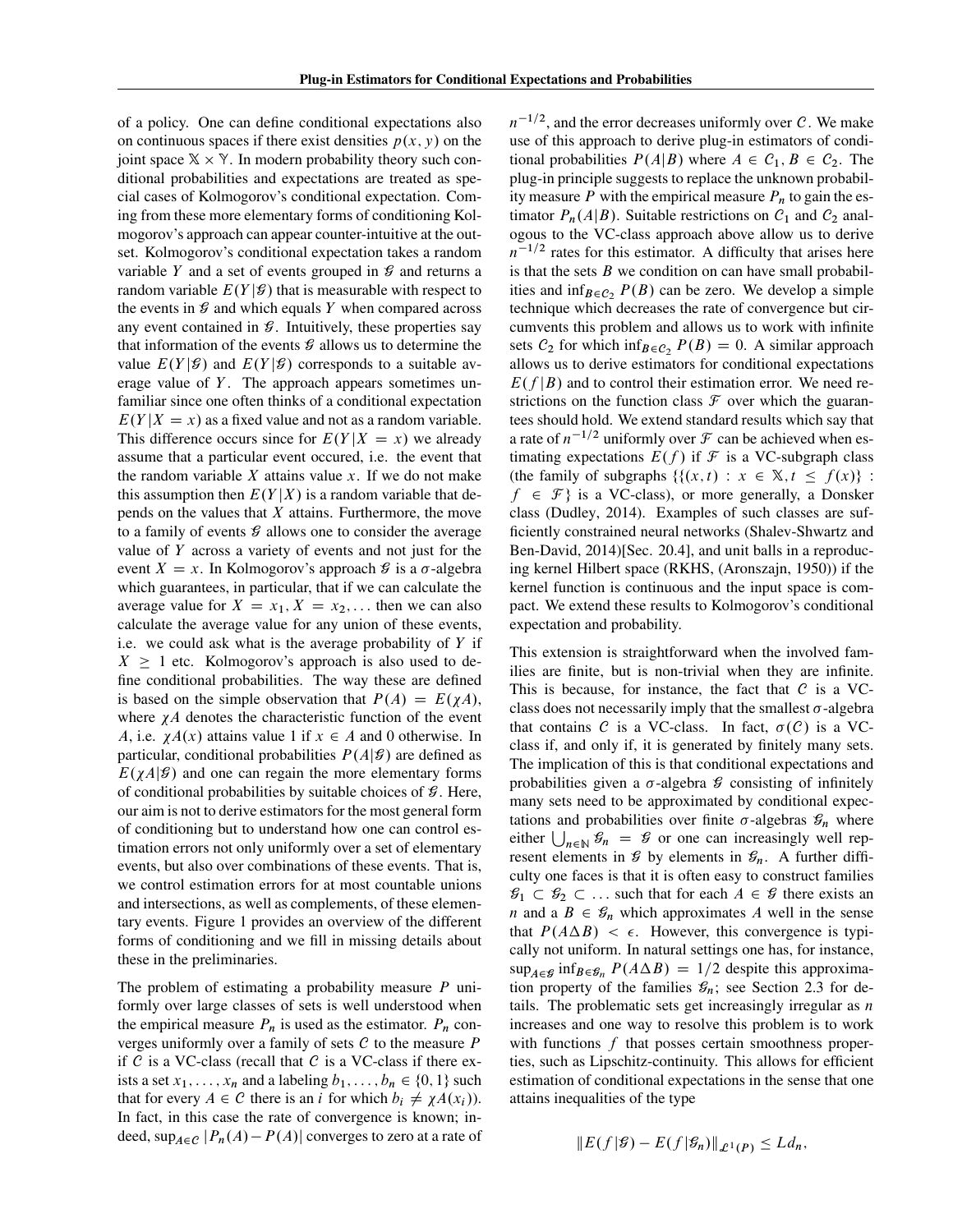

Figure 1: An overview of various forms of conditioning and their interrelation.

where f is an L-Lipschitz function and  $d_n$  is some measure of size of the elements in  $\mathcal{G}_n$  which decreases to 0 in  $n$ . Such inequalities can then be combined with guarantees for estimators of  $E(f | \mathcal{G}_n)$  to gain bounds on  $||E(f|\mathcal{G}) - E_n(f|\mathcal{G}_n)||_{\mathcal{L}^1(P)}$  where we use  $E_n(\cdot|\mathcal{G}_n)$  to denote the estimator of the conditional expectation. We explore this line of thought in Section [3.2.](#page-6-0) In particular, we use this approach to derive plug-in estimators for  $E(f|\mathcal{G})$ and  $P(A|\mathcal{G})$ , and we control their estimation error over infinite families of events  $\mathcal G$  and simultaneously over large function classes  $\mathcal F$ . In general, we focus on rates of convergence and we do not study finite sample guarantees. That being said, finite sample guarantees are amenable to the approach, e.g. by using data-driven Rademacher complexities as can be found in Giné and Nickl [\(2016\)](#page-8-10)[Sec 3.5].

Comparison. There exists a variety of approaches to estimate conditional distributions and expectations. Of particular importance are the following two. 1. In the elementary setting where  $X$  and  $Y$  attain only finitely many values and one has observations  $(X_1, Y_1), \ldots, (X_n, Y_n)$  it is common to estimate  $E(Y|X = x)$  by  $\sum_{i=1}^{n} Y_i \times \chi\{X_i = x\}/\left|\{i : \right.\}$  $X_i = x$ , where  $X_1, \ldots, X_n$  are i.i.d. according to P. From the central limit theorem it follows that these estimators converge with a rate of  $n^{-1/2}$ . Our estimators are the natural generalization of such estimators to not necessarily finite valued random variables. 2. Estimators of conditional expectations of the form  $E(f|X = x)$  are popular in the kernel literature and have been pioneered by [Song](#page-8-11) [et al.](#page-8-11) [\(2009\)](#page-8-11). f lies here in an RKHS and  $E(f|X = x)$ is approximated through a function  $g$  in a second RKHS. It is known that under favorable conditions the kernel estimator converges with a rate of  $log(n)/n$  to an approximation of  $E(f|X = x)$  – this corresponds to a rate of  $\log^{1/2}(n)n^{-1/2}$  in our setting. An important condition is here that  $f$  is an element of the unit ball of a finite dimensional RKHS (Grünewälder et al., 2012). This approach is somewhat different from ours in that it controls the complexity of the conditional expectation estimator by representing it through an RKHS function that is constrained in its norm. Our techniques do not extend straightforwardly to this approach and we cannot use them to derive rates of convergence for the approximation. On the other hand, our approach does not rely on a particular function space like an RKHS or on assumptions on the dimension of the involved function spaces.

Contribution. Our main contributions are given below:

- 1. To the best of our knowledge plug-in estimators for conditional expectations and probabilities have not been systematically studied before. This comment applies, in particular, to the estimators we introduce in Equations  $(2,3)$  and  $(5-7)$ .
- 2. Similarly, works that exploit VC-theory to study such conditional expectations and probabilities are lacking. The plug-in principle allows for a very efficient use of VC-theory and demonstrating this relation is, in our opinion, a significant contribution of our paper.
- 3. We use VC-theory to establish rates of convergence for the plug-in estimators, i.e. Prop. 3.1 to Prop. 3.4 provide rates of convergence for the estimators under various conditions and these propositions are novel.
- 4. Another contribution worth pointing out is the study of the interplay between  $\sigma$ -algebras and VC-classes. This is crucial for an understanding of rates of convergence of the plug-in estimators.

### 1.1 Preliminaries

We start by adding details about how conditional expectations and probabilities are defined (see [\(Dudley, 2002\)](#page-8-13) for more details). To define Kolmogorov's conditional expectation formally consider a probability space  $(\Omega, \mathcal{A}, P)$ and a  $\sigma$ -subalgebra  $\mathcal{G} \subseteq \mathcal{A}$ . A conditional expectation  $E(Y|\mathcal{G})$  is a random variable that is  $\mathcal{G}$ -measurable and which agrees with Y over any element  $B \in \mathcal{G}$ , i.e.  $\int_B E(Y|\mathcal{G}) dP = \int_B Y dP$ , for all  $B \in \mathcal{G}$ .  $E(Y|\mathcal{G})$  is a random variable and is guaranteed to exist if  $E|Y|$  is finite. Recall that conditional probabilities are defined by  $P(A|\mathcal{G}) := E(\chi A|\mathcal{G})$ . Specific choices of  $\mathcal G$  yield the elementary conditional probabilities. For instance, with  $\mathcal{G} =$  $\{\emptyset, \Omega, B, \Omega \setminus B\}, P(A|\mathcal{G})(\omega) = P(A|B)$  for any  $\omega \in B$ , if  $P(B) > 0$ . Conditioning with respect to a random variable X is achieved by letting  $\mathcal{G} = \{X^{-1}[B] : B \in \mathcal{B}\} =: \sigma(X)$ where  $B$  is the Borel-algebra on  $R$ . In this case we also use  $P(A|X) := P(A|\mathcal{G})$  and  $E(Y|X) := E(Y|\mathcal{G})$ . A caveat is that  $E(Y|X)$  is a random variable that acts on the probability space  $\Omega$  which might be  $X \times Y$  or some abstract probability space. Ideally, one wants a conditional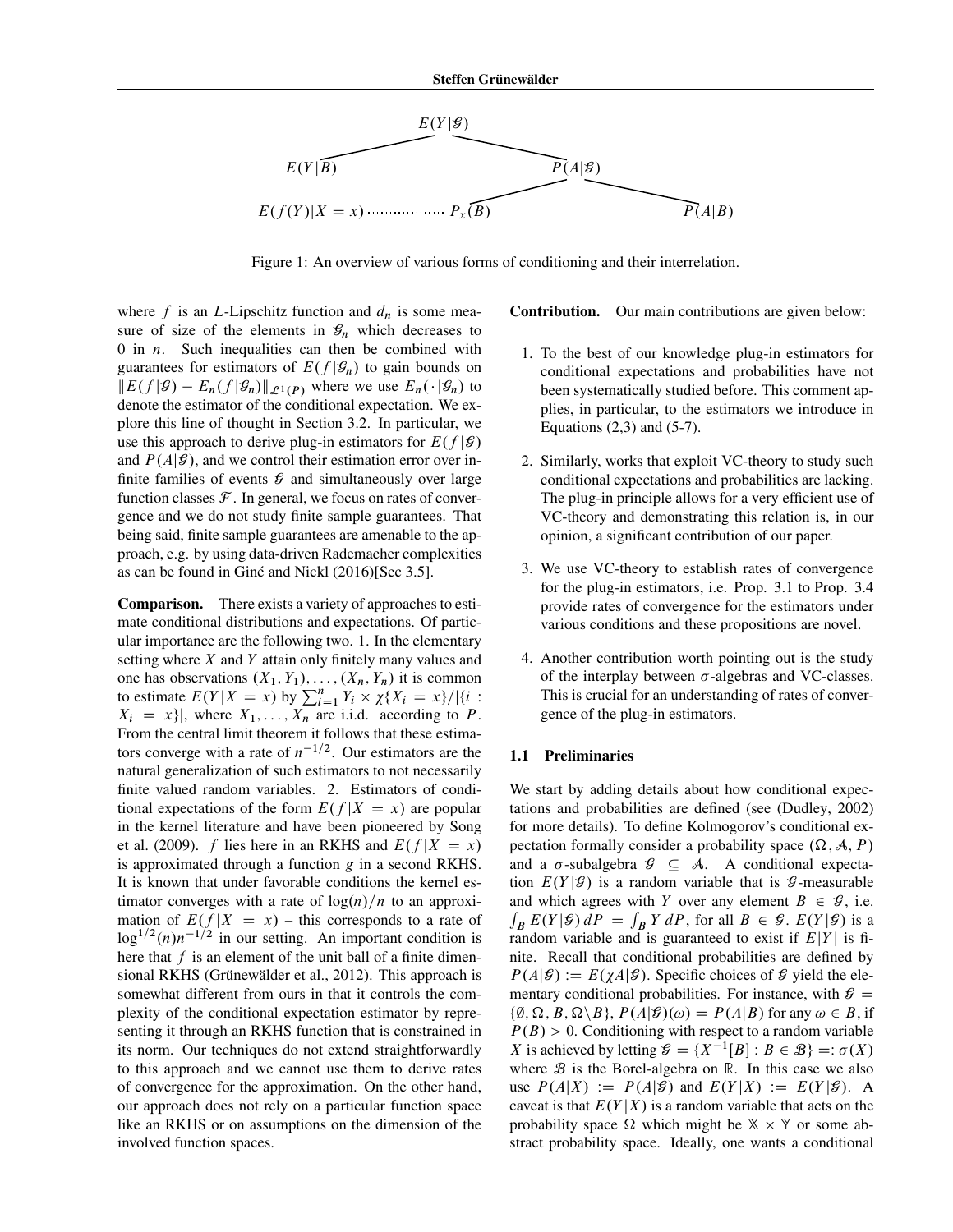expectation or a distribution that acts on  $\mathbb{Y}$ , e.g. if Y attains values in R then the conditional distribution should be a distribution on R. For simplicity let  $\mathcal{Y} = \mathbb{R}$  and let  $\mathcal{B}$ be the Borel-algebra. If there exists  $P_{Y|Y}(B,\omega)$  such that  $P_{Y|\mathcal{G}}(B,\omega) := P(Y^{-1}[B]|\mathcal{G})$  almost surely,  $P_{Y|\mathcal{G}}(B,\omega)$ is a probability measure on the space  $(R, B)$  for almost all  $\omega$  and  $P_{Y|\mathcal{G}}(B,\cdot)$  is  $\mathcal{G}$ -measurable then we call  $P_{Y|\mathcal{G}}$  a conditional distribution. We also use the notation  $P_x$  in the product space case if for each  $x \in \mathbb{X}$ ,  $P_x$  is a probability measure on the Borel sets  $\mathcal{B}_{\gamma}$  of  $\gamma$ ,  $x \mapsto P_x(B)$  is  $\mathcal{B}_{\mathbb{X}}$ -measurable and  $P(A \times B) = \int_B P_x(A) d\mu(x)$  for all  $A \in \mathcal{B}_{\mathcal{Y}}, B \in \mathcal{B}_{\mathcal{X}}$ .  $\mu = PX^{-1}$  is the marginal measure on X. The conditional expectation wrt.  $f : \mathbb{Y} \to \mathbb{R}$  can then be written as  $E(f(Y)|X \in B) = \int_B \int f(y) P_x(y) d\mu(x)$ . We will use  $E(f|X \in B)$  to denote such estimators if it is obvious that  $f$  is a function of  $Y$  only.

Empirical Processes. In this paper we assume that we have been given a sequence  $S_1, S_2, \ldots$  of i.i.d. random variables attaining values in some sample space  $\mathcal{S} \subseteq \mathbb{R}^d$ , where we equip S with the Borel-algebra  $\mathcal{B}_{\mathcal{S}}$ . In the simplest case we are interested in estimating the probability law  $P$  of these random variables. One way to estimate  $P$  is to use the empirical measure  $P_n = n^{-1} \sum_{i=1}^n \delta_{S_i}$ , where  $\delta_{S_i}$  denotes the measure that has point mass at  $S_i$ . The empirical measure  $P_n$  is a random probability measure on  $\mathcal{B}_s$ . One can also view  $P_n$  as a stochastic process indexed by the sets in  $\mathcal{B}_s$ , i.e. a stochastic process that maps  $A \mapsto$  $P_n A, A \in \mathcal{B}_{\mathbb{S}}$ . The empirical process  $v_n := n^{1/2} (P_n - P)$ is a centered and normalized version of this stochastic process. The empirical process can be indexed by subsets of  $\mathcal{B}_s$  or by sets of functions, where we use then the notation  $Pf := \int f dP$ . To avoid some technical difficulties it is useful to assume that the underlying probability space on which the  $S_i$  live is the product  $(\mathcal{S}, \mathcal{B}_{\mathcal{S}}, P)^{\mathbb{N}+}$  and to identify the  $S_i$  with the projections onto the *i*'th coordinate [\(Dudley, 2014\)](#page-8-7)[Ex. on p. 234]. Furthermore, the process  $v_n$  is in general not measurable and one needs to use outer probabilities when studying its convergence behavior [\(Dudley, 2014\)](#page-8-7)[Ch. 3]. For us these technicalities play only a minor role, i.e. we will have to consider rates of convergence in  $O_P^*$  instead of the more familiar  $O_P$ -notation. A sequence of random variables  $Y_1, Y_2, \ldots$  lies in  $O_P^*(a_n)$ for a sequence of positive real numbers  $a_1, a_2, \ldots$  if, and only if, for every  $\epsilon > 0$  there exists an  $M > 0$  and  $N \in \mathbb{N}$ such that  $Pr^{*}(|Y_n/a_n| > M) \leq \epsilon$  for all  $n \geq N$ .  $Pr^{*}$ denotes an outer measure. The most important result for us is that if a class of functions is a Donsker class then  $||P_n - P||_{\mathcal{F}} \in O_P^*(n^{-1/2})$ , where we use here the supremum norm  $||v_n||_{\mathcal{F}} = \sup_{f \in \mathcal{F}} |v_n(f)|$ . This follows from the definition of Donsker classes [\(Dudley, 2014\)](#page-8-7)[p. 137], Remark 3.7.27 in (Giné and Nickl, 2016) and the Portmanteau theorem [\(Dudley, 2014\)](#page-8-7)[Thm. 3.27]. The result extends to families of sets C by considering  $\mathcal{C} := \{ \chi A : A \in$ C, If C is a Donsker class then  $||P_n - P||_c \in O_P^*(n^{-1/2}),$ where  $\|v_n\|_C = \sup_{A \in C} |v_n(C)|$ .

## 2 Families of Sets and Functions

We collect in this section results about families of sets and functions that allow us to control estimation errors uniformly. VC-theory is one of the main tools to derive uniform rates of convergence. In particular,  $\mathcal{C} = \{ \gamma C : C \in$  $C$ } with  $C$  being a VC-class, and VC-subclasses of functions are Donsker classes if a measurability assumption is fulfilled [\(Dudley, 2014\)](#page-8-7)[p. 258] and one attains a rate of convergence of  $n^{-1/2}$  uniformly over any Donsker-class. Note that we will use the notation  $\mathcal C$  throughout for the characteristic functions of sets in  $C$ . Our running example in this paper is the following set

<span id="page-3-0"></span>
$$
\{A : A = [\mathbf{x}, \mathbf{x} + h\mathbf{1}] \subseteq \mathbb{X}, \mathbf{x} \in \mathbb{X}, h \in [0, \infty] \} \cup \{\emptyset\}, \tag{1}
$$

where we consider both  $X = \mathbb{R}^d$  and  $X = [0, 1]^d$ . The family of sets  $C$  defined in eq. [1](#page-3-0) is the family of hypercubes,  $h$  is the length of the sides of the hypercube and  $x$ specifies its location. Such families of sets are natural when trying to estimate a probability measure  $P$  and resembles the density estimation approach where a kernel is used to average the values of the density of  $P$ . This family of sets has finite VC-dimension and one can estimate P uniformly over C with a rate of  $n^{-1/2}$ .

Lemma 2.1 (Proof on p.10). C *is a universal Donsker class if*  $X$  *is*  $\mathbb{R}^d$  *or*  $[0, 1]^d$ *.* 

The term universal refers here to the property that  $\mathfrak C$  is a Donsker class for any probability measure P, i.e. P does not need to posses any particular property like having a density function. Variations of this family can be considered, however, the family cannot be chosen much large since, for example, the family of all convex closed subsets of a bounded open set in  $\mathbb{R}^d$ ,  $d \geq 3$ , is not a universal Donsker class [\(Dudley, 2014\)](#page-8-7)[Thm 11.3].

## 2.1 Products and Intersections

Intersections between sets and products between functions and characteristic functions of sets play a major role for conditioning. In particular, for elementary conditional probabilities  $P(A|B) = P(A \cap B)/P(B), A \in C_1, B \in$  $C_2$ , it is beneficial if the chracteristic functions of the sets in  $C_1 \sqcap C_2 := \{A \cap B : A \in C_1, B \in C_2\}$  form a Donsker class. Similarly, for the general conditional probability  $P(A|\mathcal{G})$ ,  $A \in \mathcal{C}$ , we gain fast rates of convergence if the characteristic functions of sets in  $C \sqcap \mathcal{G}$  are a Donsker class. Closely related is the importance of the product for conditional expectations  $E(f|\mathcal{G})$ ,  $f \in \mathcal{F}$ . We gain fast rates if  $\mathcal{F} \times {\chi A : A \in \mathcal{G}}$  is a Donsker class. VC theory is here useful: if  $C_1$  and  $C_2$  are VC-classes then so is  $C_1 \sqcap C_2$  [Dudley](#page-8-7) [\(2014\)](#page-8-7)[Thm 4.34]. Similarly, the product  $C_1 \times C_2 = \{A \times B : A \in C_1, B \in C_2\}$  is a VC-class if both  $C_1$  and  $C_2$  are. This implies that  $\mathcal{F} \times \mathcal{C}$  is a VC-subgraph class if  $\mathcal F$  is a VC-subgraph class and  $\mathcal C$  is a VC-class.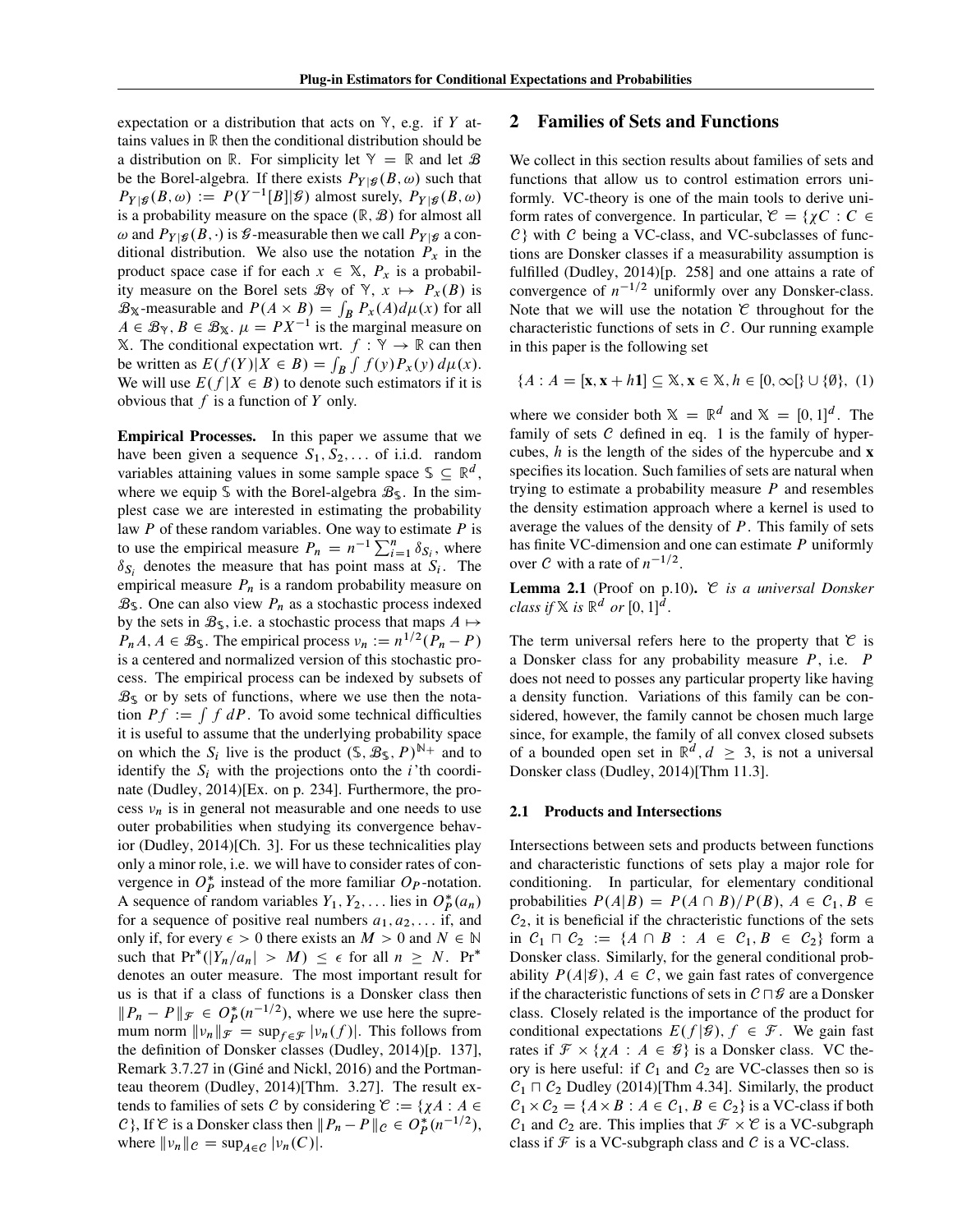#### <span id="page-4-1"></span>2.2 Growing Families

Donsker classes are restricted in complexity and size. It is often useful to increase the size of the involved function class or family of sets with the number of samples at the cost of a slower rate of convergence. One way to achieve this is to use nested function classes  $\mathcal{F}_1 \subseteq \mathcal{F}_2 \subseteq \ldots$  In particular, if  $\mathcal{F}_1$  is a Donsker class such that  $c\mathcal{F}_1 \subseteq \mathcal{F}_1$ for all  $c \in [0, 1]$  and  $\lambda_1 \leq \lambda_2 \leq \ldots$  is a non-decreasing sequence in [0,  $\infty$ ) then by letting  $\mathcal{F}_n := \{cf : 0 \leq c \leq \mathcal{F} \}$  $\lambda_n, f \in \mathcal{F}_1$  we gain a sequence of nested function classes. The rate of convergence is then slowed down to  $\lambda_n n^{-1/2}$ , but the guarantees are uniform over  $\mathcal{F}_n$ . A typical case is where  $\mathcal{F}_1$  is a unit ball in some function space and we increase the ball size with  $n$  to exhaust the function space successively. This approach is closely related to Vapnik's *structural risk minimization (SRM)*.

Nested families of sets  $C_1 \subseteq C_2 \dots$  can also be used. Standard bounds for VC-classes [\(Devroye et al., 1996\)](#page-8-14)[chp. 12] show that for VC-classes  $\{C_n\}_{n\geq1}$  with VC-dimension  $v_n$  one has for any  $n \geq 1$  and all  $\delta \in (0, 1)$  that

$$
Pr^*\Big(\sup_{A\in\mathcal{C}_n}\frac{\sqrt{n}|P_n(A)-P(A)|}{\sqrt{8\log(16/\delta)+8v_n\log(n)}}\geq 1\Big)\leq \delta.
$$

The argument allows us to derive a rate of up to  $\sqrt{\log(n)}n^{-1/2}$  which is a  $\sqrt{\log(n)}$  factor slower than the correct rate if one uses, for instance, a single VC-class  $C = C_1 = C_2 = \dots$  Beside this minor reduction in rate the observation allows for a useful control of nested VC-classes. Given some  $\delta > 0, q \in (0, 1)$ , we can choose the classes  $C_n$ , for example, with VC-dimension  $v_n = n^q$ and with outer probability of at least  $1 - \delta$  we have for any  $n \geq 1$  that

$$
\sup_{A \in \mathcal{C}_n} \frac{\sqrt{n}|P_n(A) - P(A)|}{\sqrt{8\log(16/\delta) + 8n^q \log(n)}} \le 1.
$$

Particularly, this implies that  $||P_n - P||_{\mathcal{C}_n}$  lies in the order class  $O_P^*(\sqrt{\log(n)}n^{(q-1)/2})$ .

## <span id="page-4-0"></span>2.3 Extension to  $\sigma(C)$

If C is a VC-class then we can estimate  $P(A)$  well uniformly over  $C$ . This does not guarantee us, however, that we estimate  $P(\bigcup_{n\geq 1} A_n)$  or  $P(\bigcap_{n\geq 1} A_n)$  well for arbitrary sequences  $\{A_n\}_{n>1}$  in C and it prevents us from approximating and estimating probabilities of more complicated sets. Furthermore, it introduces difficulties when trying to estimate general conditional probabilities  $P(A|\mathcal{G})$ and expectations  $E(A|\mathcal{G})$ . The smallest family of sets which is closed under countable unions, intersections and complements and which contains C is  $\sigma(C)$ , the smallest  $\sigma$ -algebra that contains C. There are a few ways by which one can extend guarantees to  $\sigma(C)$  from C. In interesting

cases the rate of convergence of  $P_n$  to P is, however, significantly slower when measured over all of  $\sigma(C)$ . This difficulty is already indicated by the VC-dimension: the VCdimension increases significantly when one moves from  $C$ to  $\sigma(C)$ . For example, a partition of [0, 1] consisting of  $n$  intervals of equal length has VC-dimension one whilst the smallest  $\sigma$ -algebra that contains this partition has VCdimension  $n$ . A simple way to extend the guarantees that hold uniformly over C to  $\sigma(C)$  makes use of some weak assumption about the probability measure  $P$  and the size of the sets in  $C$ . This approach is based on the following lemma.

<span id="page-4-2"></span>**Lemma 2.2** (Proof on p. 11). Let  $(\Omega, \mathcal{A}, P)$  be a prob*ability space and*  $C \subset A$  *a disjoint family of sets such that for each*  $A \in C$  *there exists*  $\{A_n\}_{n\in\mathbb{N}}$  *in*  $C$  *with*  $\Omega \setminus A = \bigcup_{n \in \mathbb{N}} A_n$  and  $\emptyset \in C$ . For any measure Q *for which there exists a constant* c > 0 *such that for all*  $A \in C$ ,  $|Q(A) - P(A)| \leq cP(A)$ *, we have that*  $\sup_{A \in \sigma(C)} |Q(A) - P(A)|/P(A) \leq c.$ 

We can make use of this lemma by letting  $Q$  be the empirical measure  $P_n$ . Now, if we impose a density assumption, say the density of  $P$  is lower bounded by  $b > 0$ , and if we assume the sets A to have at least a volume of d then  $|P_n(A) - P(A)| \leq c$  implies that  $|P_n(A)-P(A)| \leq P(A)c/(bd)$  and the lemma tells us that  $\sup_{A \in \sigma(C)} |P_n(A) - P(A)| \leq c/(bd)$ . So the guarantees that we have for elements in  $C$  transfer to guarantees for elements in  $\sigma(C)$  by scaling the upper bound by  $1/(bd)$ .

When  $C$  is of infinite cardinality then we face a further difficulty since  $\sigma(C)$  cannot be a VC-class in this case, even if  $C$  is a VC-class. This is a consequence of the following lemma.

**Lemma 2.3** (Proof on p. 10). Let  $X$  *be any set and*  $\mathcal{G}$  *be a -algebra of subsets of* X*.* G *is a VC-class if, and only if,* G *is a finite family of sets.*

This means that we need to approximate large  $\sigma$ -algebras  $\mathcal G$ in a suitable way, for instance, through a sequence of finite  $\sigma$ -subalgebras  $\mathcal{G}_1 \subset \mathcal{G}_2 \subset \ldots$  of  $\mathcal{G}$  such that any element in  $\mathcal G$  can eventually be approximated by elements in some  $\mathcal{G}_n$ . In particular, for each  $A \in \mathcal{G}$  and  $\epsilon > 0$  we want to have an element  $B \in \bigcup_n \mathcal{G}_n$  such that  $P(A \Delta B) < \epsilon$ .

We demonstrate this approach on a simple example. We use in this example the Borel-algebra on the  $d$ -dimensional hypercube. We approximate this large  $\sigma$ -algebra with families  $C_n = \{0\} \cup \{[\mathbf{x}, \mathbf{x} + 2^{-n}1) : \mathbf{x}_i \in \{0, 2^{-n}, \dots, 1 - \}$  $(2^{-n}), i \leq d$  with union  $C = \bigcup_{n \geq 1} C_n$ . C is a VCclass, however,  $\sigma(C)$  is not. Also observe that the VC dimension of  $C_n$  is 1 and of  $\sigma(C_n)$  is  $2^{dn}$ . This family of sets is well studied, for instance in the context of classification [\(Devroye et al., 1996;](#page-8-14) [Scott and Nowak, 2006\)](#page-8-15). It is well known that  $\mathcal C$  is large enough to approximate any Borel set in the above sense arbitrary well. We can now either use the SRM like approach discussed in Section [2.2](#page-4-1)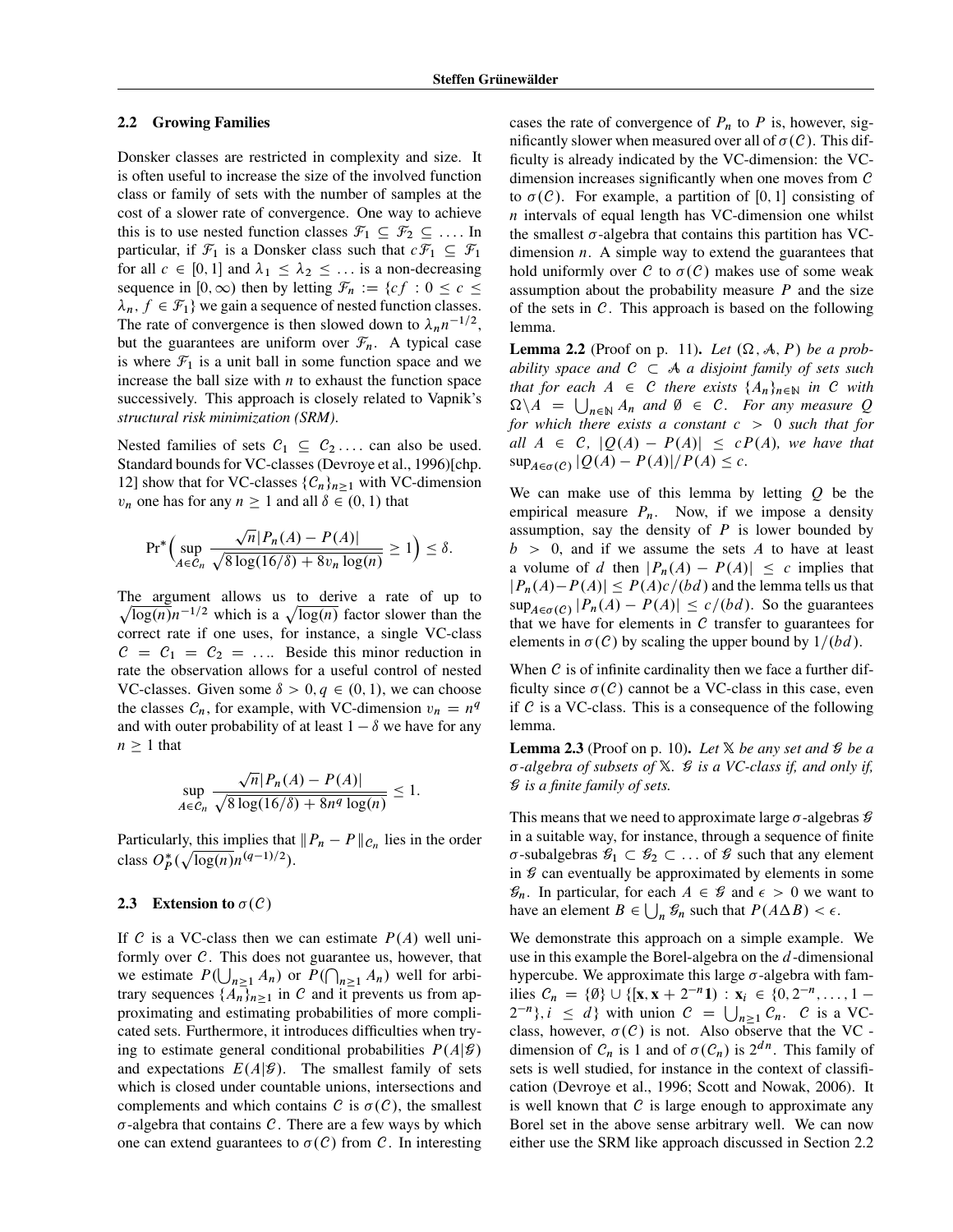

<span id="page-5-0"></span>Figure 2: The figure shows a dyadic partition of the unit interval consisting of the set  $B_1, \ldots, B_4$ . The shaded area is a measurable set A which cannot be approximated well by this dyadic partition, i.e. if  $B$  is any union of the sets  $B_1, \ldots, B_4$  then  $P(A \Delta B) = 1/2$ .

or use Lemma [2.2](#page-4-2) together with the observation that  $\mathcal C$  is a VC-class. The former approach tells us that if given  $n$ samples we use the class  $\sigma(C_{\lambda_n})$ , where  $\{\lambda_n\}_{n\geq 1}$  is a nondecreasing sequence, then the rate of convergence is not slower than  $\sqrt{\log(n)} 2^{d\lambda_n/2} n^{-1/2}$  without any assumption on P. Alternatively, imposing an assumption on the den-sity, using Lemma [2.2](#page-4-2) together with the fact that  $\mathcal C$  is a VCclass, we gain a rate of convergence that is upper bounded by  $2^{d\lambda_n}n^{-1/2}$ , i.e. a rate of convergence that is inferior by a factor 2 in the exponent to the SRM like approach. We summarize this result in the following corollary. A simple proof of the approximation property of the families  $\sigma(C_n)$ is contained in the appendix for the reader's convenience.

<span id="page-5-1"></span>**Corollary 2.1** (Proof on p. 11). *Let*  $([0, 1]^d, A, P)$  *be a probability space such that* P *has a density* p *that is lower bounded by*  $b > 0$ . Let  $\{\lambda_n\}_{n \geq 1}$  be a non*decreasing sequence in*  $\mathbb{N}_+$  *such that*  $\lim_{n\to\infty}\lambda_n = \infty$ then  $\|v_n(A)\|_{\sigma(\mathcal{C}_{\lambda_n})} \in O_P^*(\sqrt{\log(n)}2^{d\lambda_n/2})$ . Further*more, for any Borel set A and*  $\epsilon > 0$  *there exists an*  $n \in \mathbb{N}$ and  $B \in \sigma(C_{\lambda_n})$  such that  $P(A \Delta B) \leq \epsilon$ .

We can increase  $\lambda_n$  only logarithmically since we have an exponential increase in the number of intervals, e.g.  $\lambda_n \approx$  $1/(2d) \log n$  results in a rate of convergence of  $n^{-1/4}$ .

We did not quantify the approximation error. This is, in fact, not straight forward: consider the case where  $d =$ 1 for simplicity and observe that for any  $n$  there exists a Borel set  $A_n$  such that  $\inf_{B \in \sigma(C_n)} P(A_n \Delta B) = 1/2$   $(A_n$ can actually be chosen as an element of  $\sigma(C_{n+1})$ ). Figure [2](#page-5-0) visualizes such a set  $A_n$ . Let us consider now one particular  $n_0 \in \mathbb{N}$  and the corresponding set  $A_{n_0}$ . This particular set has the property that  $\inf_{B \in \sigma(C_n)} P(A_{n_0} \Delta B) = 1/2$  for all  $n \leq n_0$  and  $\inf_{B \in \sigma(C_n)} P(A_{n_0} \Delta B) = 0$  for all  $n > n_0$ .

There exists another interesting approach to curtail the increase in model complexity when passing from C to  $\sigma(C)$ which uses the symmetric convex hull of a VC-class. Let C be a VC-class then  $\mathfrak C$  is a VC-subgraph class and the symmetric convex hull of  $\mathcal{C}$ , which we will denote with  $\sec \mathcal{C} = \{ \sum_{i \leq n} \alpha_i \chi A_i : A_i \in \mathcal{C}, \sum_{i \leq n} |\alpha_i| \leq 1, n \in \mathbb{N} \},\$ is a Donsker class if certain measurability assumptions are fulfilled (Giné and Nickl, 2016)[Thm.3.7.34]. The symmetric convex hull of a VC class can be used in the following way: for finitely many disjoint elements  $A_1, \ldots, A_n \in$ 

C the function  $m^{-1}\chi(\bigcup_{i\leq m}A_i) = m^{-1}\sum_{i\leq m}\chi A_i$ sco  $\mathcal C$  and  $m^{-1}\chi(\bigcup_{i\leq m}A_i)$  can be estimated with a rate of  $n^{-1/2}$  if C is a VC-class. In fact, the  $A_i$  do not even need to be disjoint for this to hold. Using the nested function class approach we can work with  $\lambda_n$  sco  $\mathcal{C}$ , where  $\lambda_n$  is a non-decreasing sequence. This approach results in a rate of convergence of  $\lambda_n n^{-1/2}$  and we can estimate unions of arbitrary *m* elements in *C* for any  $m \leq \lambda_n$ . Intuitively this approach is based on how difficult it is to represent the elements we want to estimate. Sets that can be represented by the union of few sets of  $C$  can be estimated well while sets that need large numbers of such sets to be represented have weak guarantees. Due to space constraints we will focus in the following only on the earlier discussed approach which uses growing families of  $\sigma$ -algebras.

# 3 Conditioning

We introduce estimators for conditional expectations and probabilities and we provide rates of convergence for these. We start with elementary forms of conditioning and define corresponding plug-in estimators. We then extend these to gain estimators of Kolmogorov's conditional expectation and probabilities, and we provide estimators of conditional expectations given a random variable X.

#### 3.1 Elementary

The simplest form of a conditional expectation is the average of a random variable  $Y : \mathbb{S} \to \mathbb{R}$  over a measurable set  $B \in \mathcal{B}_{\mathbb{S}}$  which has positive measure  $P(B) > 0$ , that is  $E(Y | B) = \int_B Y dP \bar{P}(B)$ , where  $Y \in \mathcal{L}^1(P)$ . Given i.i.d. samples  $S_1, \ldots, S_n$  the plug-in estimate of this conditional expectation is

<span id="page-5-2"></span>
$$
E_n(Y | B) := \left( \int_B Y dP_n \right) / P_n(B), \qquad (2)
$$
  
with  $P_n(B) = \frac{1}{n} \sum_{i=1}^n \delta_{S_i}(B),$   
and 
$$
\int_B Y dP_n = \frac{1}{n} \sum_{i=1}^n Y(S_i) \times \delta_{S_i}(B)
$$

if  $P_n(B) > 0$  and  $E_n(Y | B) := 0$  otherwise. Similarly,  $P_n(A|B) := P_n(A \cap B)/P_n(B)$  if  $P_n(B) > 0$ and  $P_n(B|A) = 0$  otherwise is the plug-in estimator for the elementary conditional probability. To emphasize that Y can be any measurable function acting on S we replace in the following Y by  $f : \mathcal{S} \to \mathbb{R}$ . The plugin estimators converge uniformly over Donsker classes to  $E(f|B)$  and  $P(A|B)$  under various assumptions on the sets  $B$  we condition with. In particular, with the notation  $\mathcal{F}_\mathcal{C} := \{ f \times \chi \mathcal{C} : f \in \mathcal{F}, C \in \mathcal{C} \}$ , we have the following first result.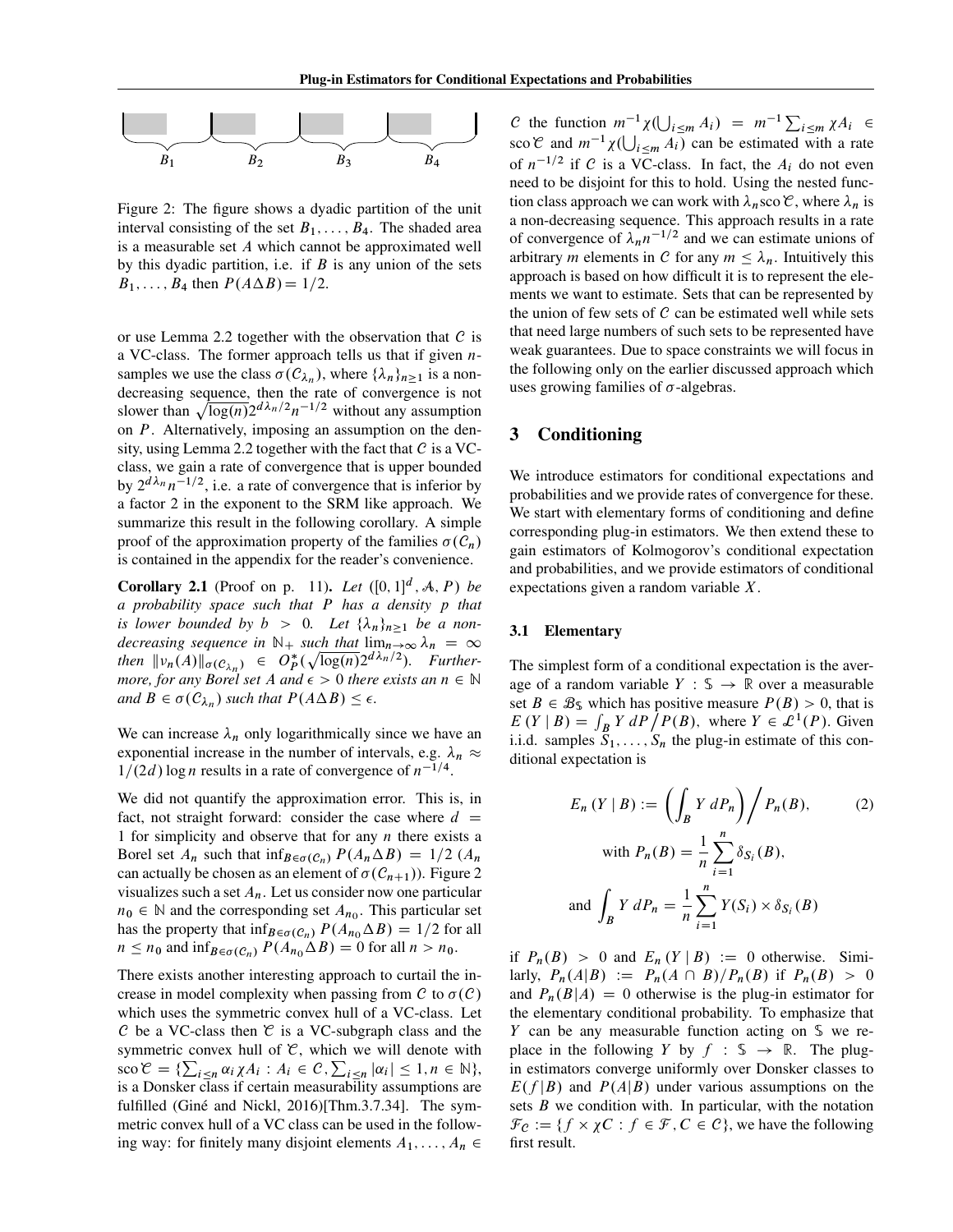$\mathcal{f}$ 

**Proposition 3.1** (Proof on p. 12). *If*  $C \subseteq B_{\mathbb{S}}$  *is a finite set with*  $\inf_{B \in \mathcal{C}} P(B) > 0$ , *F is a subset of*  $\mathcal{L}^1(P)$  *uniformly bounded in supremum norm and*  $F<sub>C</sub>$  *is a*  $P$ -Donsker class *then*

$$
\sup_{f \in \mathcal{F}} \sup_{B \in \mathcal{C}} |E_n(f \mid B) - E(f \mid B)| = O_P^*(n^{-1/2}).
$$

*Furthermore, if*  $C' \subseteq B_{\mathbb{S}}$ *, is such that*  $\mathcal{C}'$  *is a* P*-Donsker class then*

$$
\sup_{A \in \mathcal{C}'} \sup_{B \in \mathcal{C}} |P_n(A|B) - P(A|B)| = O_P^*(n^{-1/2}).
$$

Here,  $\mathcal F$  can be the unit ball of an RKHS with continuous kernel acting on a compact set or a neural-network, suitably restricted in its complexity and  $C'$  can be any VC-class (up to measurability assumptions). The restriction that  $\mathcal C$  is finite can be weakened if we are willing to accept a slower rate of convergence. The following holds if the measure P has a density wrt. Lebesgue measure  $\mu$ .

<span id="page-6-1"></span>**Proposition 3.2** (Proof on p. 13). *If*  $C \subseteq B_{\mathbb{S}}$ ,  $\mathcal{C}$  *and*  $\mathcal{F}_C$ are P-Donsker classes,  $\mathcal F$  is a subset of  $\mathcal L^1(P)$  uniformly *bounded in supremum norm and* P *has a density which is lower bounded by a constant*  $b > 0$  *then with*  $C_n := \{C :$  $C \in \mathcal{C}, \mu(C) \geq n^{-\alpha} \}$  and  $\alpha \in [0, 1/2)$ 

$$
\sup_{f \in \mathcal{F}} \sup_{B \in \mathcal{C}_n} |E_n(f \mid B) - E(f \mid B)| \in O_P^*(n^{\alpha - 1/2}).
$$

*Furthermore, if*  $C' \subseteq B_{\$}$  *is such that*  $C'$  *is a* P*-Donsker class then*

$$
\sup_{A \in \mathcal{C}'} \sup_{B \in \mathcal{C}_n} |P_n(A|B) - P(A|B)| \in O_P^*(n^{\alpha - 1/2}).
$$

If C is the set of cubes in  $[0, 1]^d$  then  $\mu(C) = h^d$  for a cube C with edge length  $h$ . Hence, given  $n$  samples we can evaluate conditional expectations and probabilities over cubes with  $h \geq n^{-\alpha/d}$ .

## <span id="page-6-0"></span>3.2 Kolmogorov's Conditional Expectation and **Probability**

The previous results generalize straightforwardly to  $\sigma$ algebras  $\sigma(C)$  if C is finite, because  $\sigma(C)$  has then finite VC-dimension. Such results are of interest if one wants to be able to combine events in  $C$  in various ways. For example, in a graphical model we have a set of events  $A_1, \ldots, A_n$  and we aim to infer dependencies between the  $A_i$  but also between combinations like  $A_1 \cap A_2 \cap A_3$ . This approach can also be used to control estimation errors of Kolmogorov's conditional expectation and probability. Let  $\mathcal G$  be a  $\sigma$ -algebra consisting of finitely many sets then there exists a unique finite partition  $\mathcal{P}_{\mathcal{G}} \subseteq \mathcal{G}$  of S such that each  $B \in \mathcal{G}$  can be written as a finite union of elements of the partition and the  $\sigma$ -algebra generated by the partition equals  $\mathcal G$  (see Lemma B.1 in the Supplementary Material). Using this partition we define estimators  $E_n(f|\mathcal{G})$ and  $P_n(A|\mathcal{G})$  by

$$
E_n(f|\mathcal{G}) := \sum_{B \in \mathcal{P}_{\mathcal{G}}} E_n(f|B) \times \chi B \quad \text{and} \quad (3)
$$

$$
P_n(A|\mathcal{G}) := \sum_{B \in \mathcal{P}_{\mathcal{G}}} P_n(A|B) \times \chi B.
$$

An important property of conditional expectations  $E(f|\mathcal{G})$ is that they are  $\mathcal G$ -measurable. Observe that the estimators  $E_n(f|\mathcal{G})$  and  $P_n(A|\mathcal{G})$  have the same property, i.e. they are also  $\mathcal G$ -measurable. The following result shows that these estimators are sensible and estimate  $E(f|\mathcal{G})$  and  $P(A|\mathcal{G})$  uniformly with a rate of  $n^{-1/2}$  if  $\mathcal G$  consists of finitely many elements only.

**Proposition 3.3** (Proof on p. 14). *If*  $\mathcal{G} \subseteq \mathcal{B}_{\mathsf{S}}$  *is a*  $\sigma$ *algebra consisting of finitely many sets,* F *is a subset of*  $\mathcal{L}^1(P)$  uniformly bounded in supremum norm,  $\mathcal{F}_{\mathcal{G}}$  is a P *Donsker class then*

$$
\sup_{f \in \mathcal{F}} \| E_n(f | \mathcal{G}) - E(f | \mathcal{G}) \|_{\mathcal{L}^1(P)} \in O_P^*(n^{-1/2}).
$$

*Furthermore, if*  $C \subseteq \mathcal{B}_{\mathsf{S}}$ *, is such that*  $\mathcal{C}_{\mathsf{G}}$  *is a P-Donsker class then*

$$
\sup_{A\in\mathcal{C}}||P_n(A|\mathcal{G}) - P(A|\mathcal{G}))||_{\mathcal{L}^1(P)} \in O_P^*(n^{-1/2}).
$$

Using Proposition [3.2](#page-6-1) these results can be extended to infinite collections of sets. We demonstrate this on the sequence  $\{C_n\}_{n\geq1}$  introduced in Section [2.3.](#page-4-0) We used there a non-decreasing sequence  $\{\lambda_n\}_{n\geq1}$  to balance the rate of convergence against the size of the family of sets we condition with. We use in the following the notation  $\mathcal{G}_{\lambda_n}$ :  $\sigma(C_{\lambda_n})$  and we assume that the function class  $\mathcal F$  fulfills

<span id="page-6-2"></span>
$$
\sup_{f \in \mathcal{F}} \sup_{B \in \mathcal{B}_{\lambda_n}} |\nu_n(f \times \chi B)| \in O_P^*(\sqrt{\log n} 2^{d\lambda_n/2}).\tag{4}
$$

Recall that  $v_n$  denotes the empirical process. This assumption is effectively saying that Corollary [2.1](#page-5-1) also holds for  $\mathcal{F} \times \{ \chi C : C \in \mathcal{G}_{\lambda_n} \}.$  This assumption can be verified for concrete function classes in a similar way as in Cor. [2.1.](#page-5-1)

<span id="page-6-3"></span>**Proposition 3.4** (Proof on p. 14). *Let*  $([0, 1]^d, \mathcal{B}, P)$  *be a probability space such that* P *has a density* p *that is lower bounded by*  $b > 0$  *and let*  $\{\lambda_n\}_{n \geq 1}$  *be a non-decreasing sequence in*  $\mathbb{N}_+$  *such that* 

$$
\lambda_n \in o\bigg(\frac{1}{3d \log(2)} \log\bigg(\frac{n}{\sqrt{\log(n)}}\bigg)\bigg).
$$

If  $\mathcal F$  is a subset of  $\mathcal L^1(P)$  uniformly bounded in supremum *norm which fulfills Equation [4,](#page-6-2) then*

$$
\sup_{f \in \mathcal{F}} \|E_n \left( f \, \middle| \, \mathcal{G}_{\lambda_n} \right) - E \left( f \, \middle| \, \mathcal{G}_{\lambda_n} \right) \|_{\infty}
$$
\n
$$
\in O_P^* (\sqrt{\log(n)} 2^{(3/2) d \lambda_n} n^{-1/2}).
$$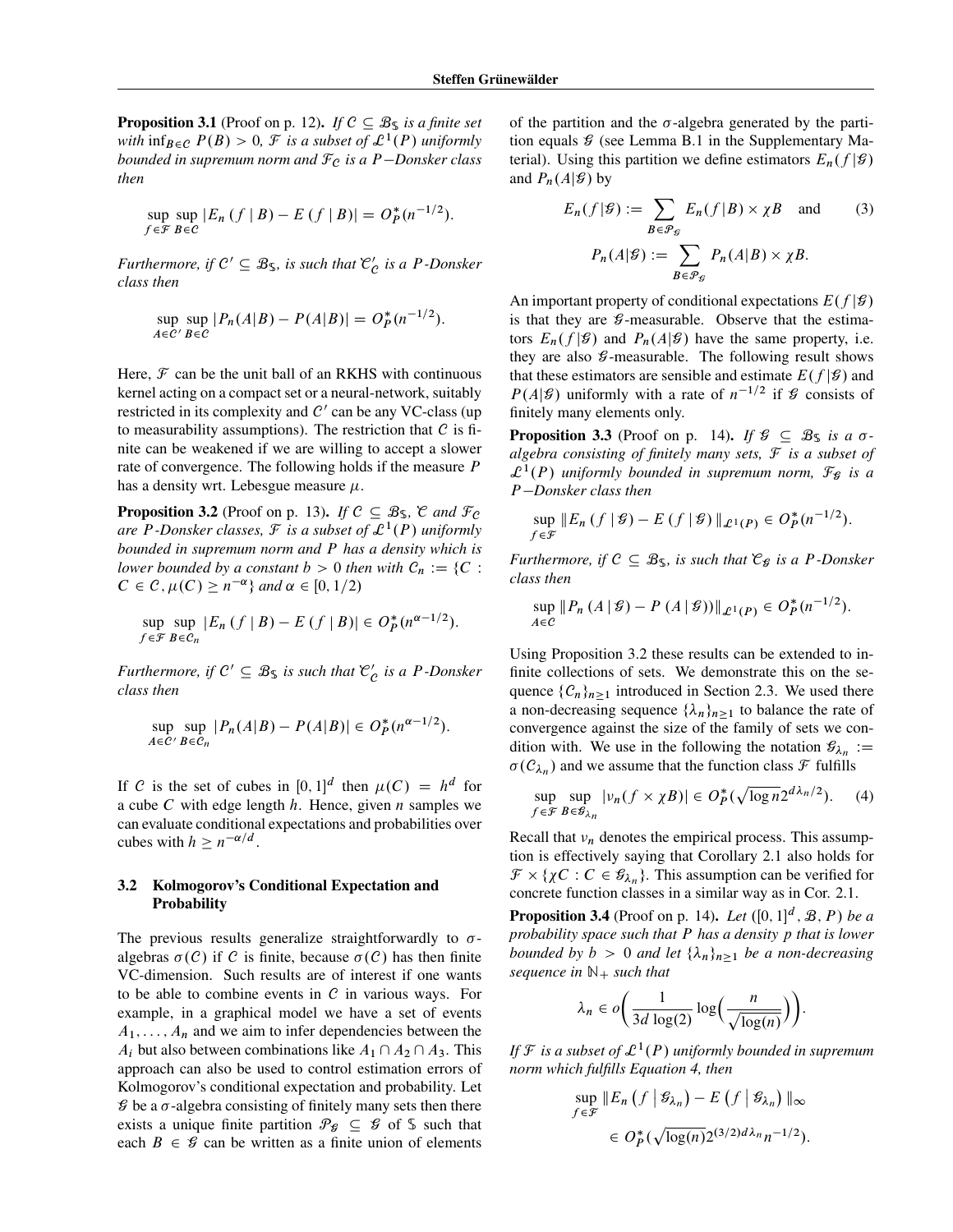*Furthermore, if*  $C \subseteq B_{\mathcal{S}}$ *, is such that*  $\mathcal{C}$  *fulfills Equation [4](#page-6-2)* 

$$
\sup_{A \in \mathcal{C}} \| P_n \left( A \, \middle| \, \mathcal{G}_{\lambda_n} \right) - P \left( A \, \middle| \, \mathcal{G}_{\lambda_n} \right) \|_{\infty} \\ \in O_P^* (\sqrt{\log(n)} 2^{(3/2) d \lambda_n} n^{-1/2}).
$$

Like in Corollary [2.1](#page-5-1)  $\lambda_n$  can increase only logarithmically since the  $\sigma$ -algebras grow exponentially in size. Also observe that we kept  $\mathcal F$  fixed. We could let this family grow with  $n$  at a further expense of the rate of convergence.

The last proposition gives us only bounds for the difference between  $E_n(f|\mathcal{B}_{\lambda_n})$  and  $E(f|\mathcal{B}_{\lambda_n})$ . We would obviously prefer to replace the latter term with  $E(f|\mathcal{G})$ , where  $\mathcal{G} = \sigma(\bigcup_n \mathcal{G}_n)$  is in this example the Borel-algebra. This brings us back to the discussion centered around Figure [2](#page-5-0) and the difficulties of approximating arbitrary sets in  $\mathcal G$ . This problem can be alleviated if the functions in  $\mathcal F$ are Lipschitz continuous with common constant L. We demonstrate this for  $d = 1$ : observe that  $\mathcal{G}_n \subset \mathcal{G}$  for all  $n$ , and that the conditional expectation can be written as

$$
E(f|\mathcal{G}_n) = \sum_{i=1}^{2^n} \frac{1}{P(I_i)} \int_{I_i} f dP \times \chi I_i,
$$

where  $I_i = [a_i, b_i)$  denotes the *i*'th Dyadic interval of length  $2^{-n}$ . Now, using these observations and Jensen's inequality for conditional expectations gives us

$$
||E(f|\mathcal{G}) - E(f|\mathcal{G}_n)||_{\mathcal{L}^1(P)}
$$
  
\n
$$
\leq ||f - E(f|\mathcal{G}_n)||_{\mathcal{L}^1(P)}
$$
  
\n
$$
= \sum_{i=1}^{2^n} \int_{a_i}^{b_i} |f - \int_{a_i}^{b_i} f dP/P(I_i)| dP
$$
  
\n
$$
\leq 2^{-n} L \sum_{i=1}^{2^n} P(I_i) = 2^{-n} L.
$$

Therefore the approximation error between  $E(f|\mathcal{G})$  and  $E(f|\mathcal{G}_{\lambda_n})$  decreases as  $1/n$  if we allow for a logarithmic increase of  $\lambda_n$  and the dominant term in the bound on sup $_{f \in \mathcal{F}} ||E_n(f|\mathcal{G}_{\lambda_n}) - E(f|\mathcal{G})||_{\mathcal{L}^1(P)}$  is the error term bounded in Proposition [3.4.](#page-6-3)

#### 3.3 Conditioning with respect to a Random Variable

As discussed in the preliminaries there are multiple ways to condition a random variable Y by a second random variable  $X$ . Here, we are discussing plug-in estimators for the case where the sample space  $\Im \mathcal{L} = \mathbb{X} \times \mathbb{Y}$ and  $X$  and  $Y$  are the projections onto the components, i.e.  $X(x, y) = x$  and  $Y(x, y) = y$ . First, we provide an estimator for the conditional probability measure  $P_{Y|\mathcal{G}}(A,\omega) := P(Y^{-1}[A]|\mathcal{G})(\omega), A \in \mathcal{B}_{Y}, \omega \in \mathcal{S}$  and  $\mathcal{G} = \sigma(X)$ . The plug-in estimator based on i.i.d. random variables  $S_1, \ldots, S_n$  attaining values in  $\mathcal S$ , using the partition  $\mathcal{P}_X \subseteq \sigma(X)$  implied by Lemma B.1 and assuming that X attains only finitely many values, is

$$
P_{Y|\mathcal{G}}^n(A,\omega) := \sum_{B \in \mathcal{P}_X} P_n(\mathbb{X} \times A|B) \times \chi B(\omega) \tag{5}
$$

where we moved  $n$ , which indicates that we are dealing with an estimator, into the superscript on the left side. The rate of convergence of this estimator can be studied in the same way as in the previous section.

Conditional expectations of the form  $E(f|X \in B) :=$  $\int_B \int f(y) P_x(y) d\mu(x)$ ,  $f : \mathbb{Y} \to \mathbb{R}$ , can also be estimated if we use sets  $B \in \mathcal{B}_{\mathbb{X}}$  that have non-zero measure. The plug-in estimator is

$$
E_n(f|X \in B) = \sum_{i=1}^n f(Y_i) \times \delta_{X_i}(B) / P_n(B), \quad (6)
$$

if  $P_n(B) > 0$  and  $E_n(f|X \in B) = 0$  otherwise. This resembles the estimator in eq. [\(2\)](#page-5-2). Generalizing this to finite  $\sigma$ -subalgebras S of  $\sigma(X)$  we gain

$$
E_n(f|\mathcal{S}) = \sum_{B \in \mathcal{P}_{\mathcal{S}}} E_n(f|X \in B) \times \chi B. \tag{7}
$$

Observe, that it is in general not possible to evaluate  $E_n(f|X = x)$  directly since the set  $B = \{X = x\}$  has probability 0 if X is not a discrete random variable. However, it is possible to shrink the sets  $B$  with increasing sample size. For instance, we can use the hypercubes defined in Equation [1](#page-3-0) together with Proposition [3.2](#page-6-1) to successively refine the estimate with respect to  $X$  and to approximate the sets  $\{X = x\}$  well for large *n*. Similarly, we can use non-decreasing families of  $\sigma$ -subalgebras  $\delta_1 \subset \delta_2 \subset \ldots$ to reproduce the result of Proposition [3.4](#page-6-3) in the context of conditioning with respect to random variables.

# 4 Discussion

This paper presents a plug-in approach to the estimation of conditional expectations and probabilities and demonstrates how one can derive rates of convergence for these estimators in various settings. It is unclear if these rates are minimax optimal or if the approaches can be improved to gain faster rates of convergence. In particular, under stronger density assumptions we expect that Nadaraya-Watson style estimators can prove superior. While we focused here only on rates it would be useful to complement these with finite sample guarantees. Another open problem is the extension of our techniques to the case where the conditional expectation is approximated by a function [\(Song et al., 2009;](#page-8-11) Grünewälder et al., 2012). Furthermore, it would be interesting to see how these estimators perform in real-world problems. The application of conditional expectations and probabilities to real-world problems is not always straightforward since one often has no i.i.d. data available but samples from a dependent process (e.g. in reinforcement learning).

#### Acknowledgement

I would like to thank Łukasz Grabowski for a very helpful discussion concerning Lemma 2.3.